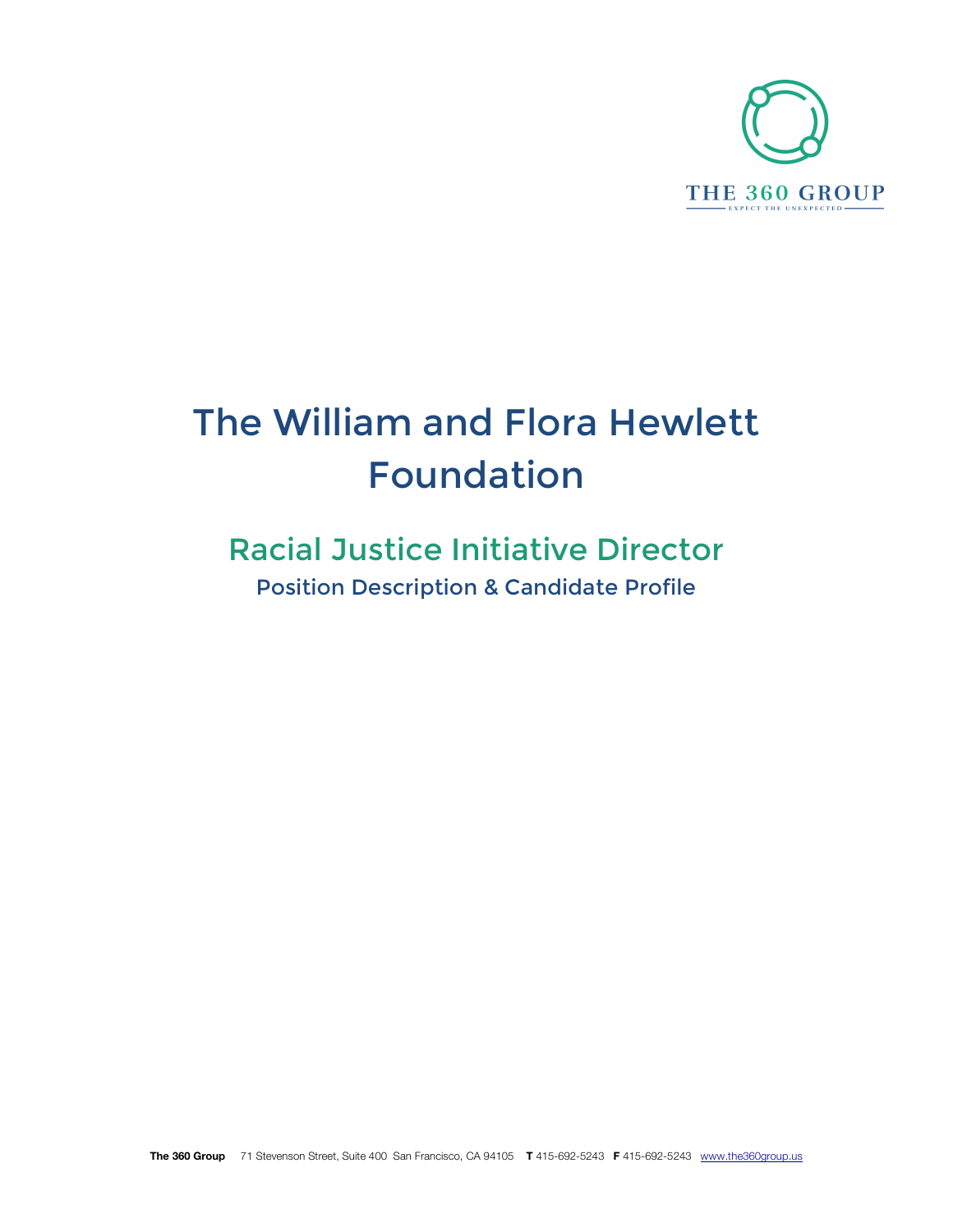## Racial Justice Initiative Director

### **Location**

Menlo Park, CA

#### **Reports to**

Chief of Equity and Culture

#### **Our Client**

The William and Flora Hewlett Foundation is a nonpartisan, private charitable foundation that advances ideas and supports institutions to promote a better world. For more than 50 years, the foundation has supported efforts to advance education for all, preserve the environment, improve lives and livelihoods in developing countries, promote the health and economic well-being of women, support vibrant performing arts, strengthen Bay Area communities and make the philanthropy sector more effective.

Founded in 1966, the Hewlett Foundation is one of the largest philanthropic institutions in the United States, with more than \$11 billion in assets, awarding more than \$450 million in grants in 2019 to organizations across the globe to help people build better lives. In addition to its core programs, the foundation makes grants for special projects and has initiatives to address other timely problems, such as challenges related to cybersecurity and U.S. democracy, and now, racial justice in the United States. The Board of the Hewlett Foundation has approved a ten-year, \$150 million Special Initiative focused on racial justice. The Initiative will take its place alongside the foundation's two existing initiatives in Cyber and Economy and Society, as well as its long-term core programs.

The Hewlett Foundation depends on a cooperative working relationship between the president, board and staff. The position will report to Charmaine Mercer, the Foundation's recently-appointed Chief of Equity and Culture, who was previously a Program Officer in education at the foundation, and has a background in politics, policy and educational equity, working on Capitol Hill early in her career. The Initiative has the full support of the foundation's President, Larry Kramer, who is a constitutional law scholar and the former dean of Stanford Law School, and the position reports to. The foundation has approximately 120 employees, all located in the Bay Area, working together to advance the foundation's mission and support its grantees.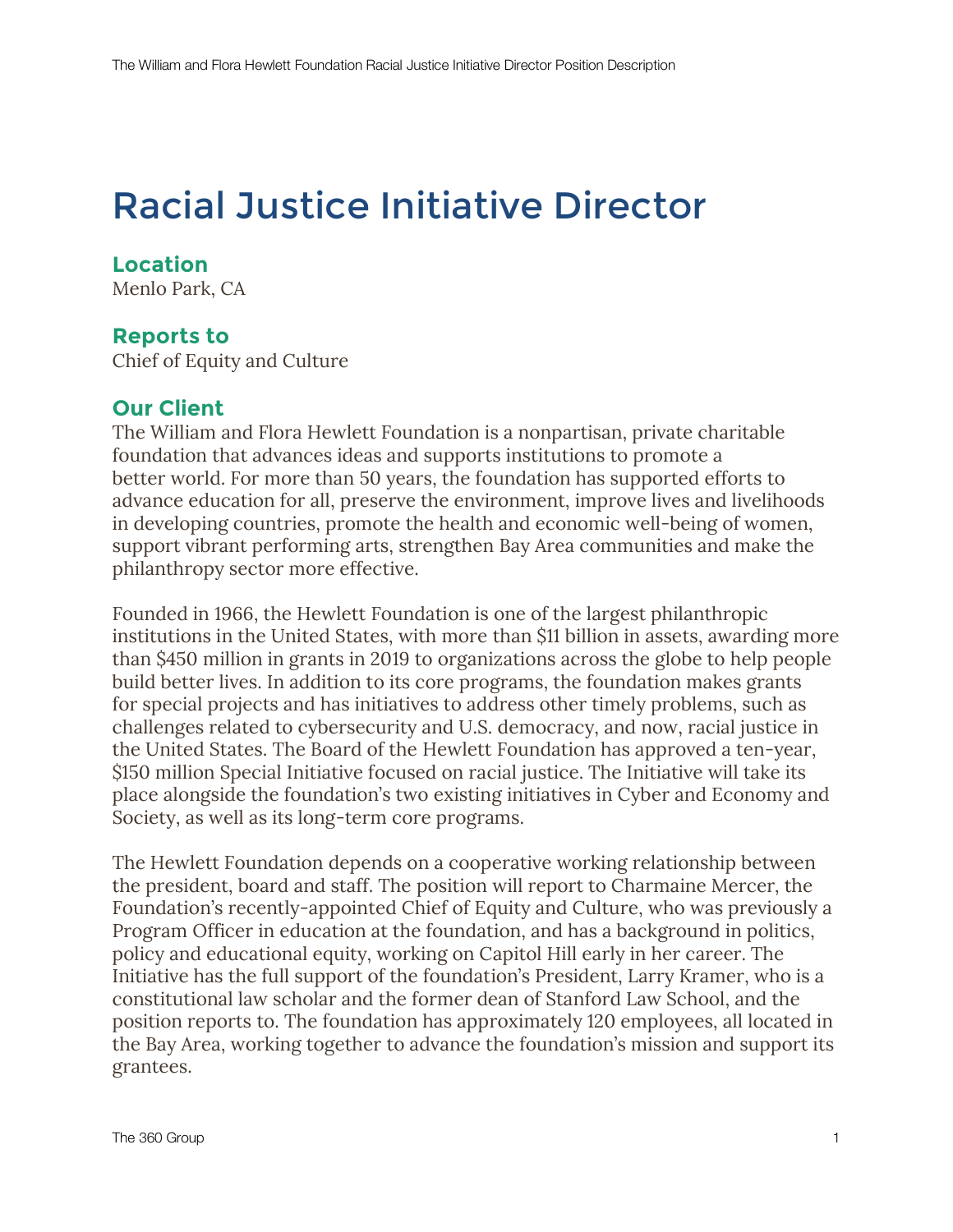We invite you to learn more about the William and Flora Hewlett Foundation at https://hewlett.org.

## **Initiative Background and Position Responsibilities**

#### **About the Racial Justice Initiative:**

The Hewlett Foundation recognizes that "racial justice" is a widespread, multifaceted problem; the pervasiveness of systemic racism could naturally encompass efforts directed at virtually any and all aspects of society. The new Director's first task will be to identify and choose a problem or opportunity where the foundation can have meaningful impact with its available resources.

The Hewlett Foundation deploys its grant dollars and other resources under a rubric called "Outcome-Focused Philanthropy" (OFP). At its heart, OFP comprises three core commitments that shape all of the foundation's grantmaking strategies:

- A clear articulation of a problem to solve or opportunity to capture; framing the approach in this way has real consequences in shaping the investigations undertaken, the hypotheses tested and the strategies that eventually emerge
- A causal story  $-$  that is, a "theory of change"  $-$  that explains how the foundation's grantmaking and other efforts will solve the problem or capture the opportunity, which results in carefully articulated hypotheses and testing through on-the-ground experiments or less formal approaches; the foundation believes that the appropriate philanthropic tools and methods to employ follow from the articulated goal and theory of change, rather than the reverse
- And, ensuring there will be means to know whether the foundation is making progress – in this case, on racial justice

Conversations with a range of leaders in the racial justice movement and with the Hewlett Foundation board have pointed toward two broad areas to explore in order to achieve the greatest impact:

• *Building political strength and capacity in BIPOC communities.* This could entail building on efforts that already exist in such areas as voting rights, voter registration, get out the vote, and candidate pipeline development. But it might also, more ambitiously, comprise work to build sustained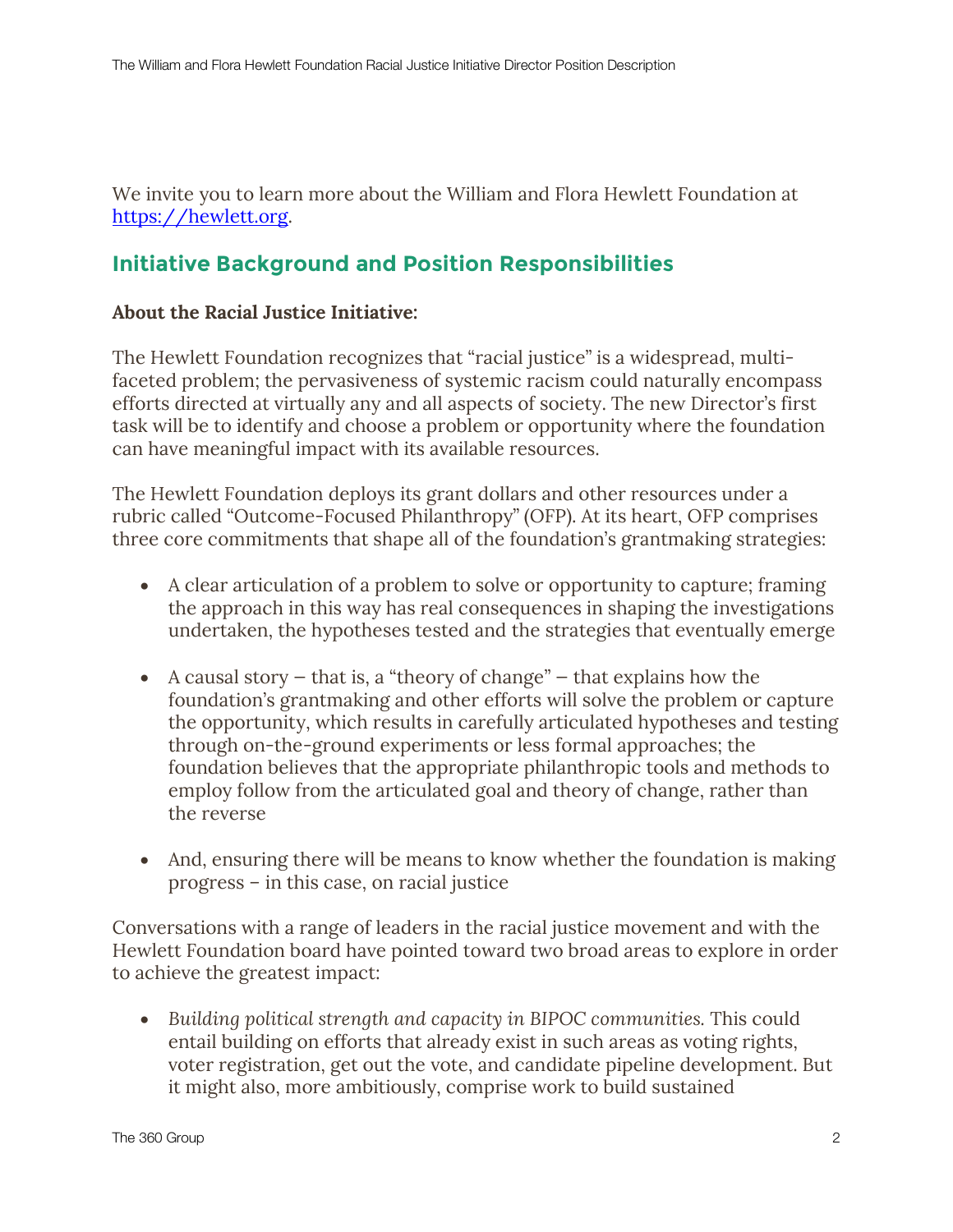community-level engagement around electoral activity — efforts akin to the political infrastructure built by the conservative movement in the 1970s and '80s. There may still be other creative ways to approach this issue.

• *Addressing pervasive disparities in the economic power and welfare of BIPOC communities.* While this could involve at least some work advocating for government policies to address economic inequalities, the foundation may also look to have impact by supporting efforts to channel private capital to BIPOC entrepreneurs and communities. The foundation has done analogous work in its Climate Initiative: deeming its resources too small to have a significant impact through direct investment, the foundation has instead made grants to help build the infrastructure needed to encourage other investors, with greater capital, to invest in clean energy projects. Here, too, there may be other ways to advance this goal.

These two areas of potential focus are not unrelated; building political power can be a means to address economic disparities, and building economic power can be a means to address political disparities. There may, indeed, be strategies in which theories of change would call for grantmaking along both lines.

At this stage, the foundation remains open to creative thinking and is looking for candidates with thoughtful, strategic ideas and approaches for how the foundation should focus its work in either or both of these areas.

#### **About the position:**

The Racial Justice Initiative Director will contribute creative, dynamic, and forward-thinking leadership to, and is responsible for, the success of the Foundation's Racial Justice Initiative.

Specifically, the Racial Justice Initiative Director will:

- Collaborate with the Chief of Equity and Culture and other staff members on strategy development, grantmaking, and evaluation plans for the initiative
- Identify and guide potential grantees through the foundation's proposal process, including its compliance-related procedures
- Manage grant activity, including track grantees' progress, respond to financial and programmatic reports, and make decisions about grant renewals
- Incorporate the full range of the foundation's resources grant funding, capacity building and technical assistance expertise, influence,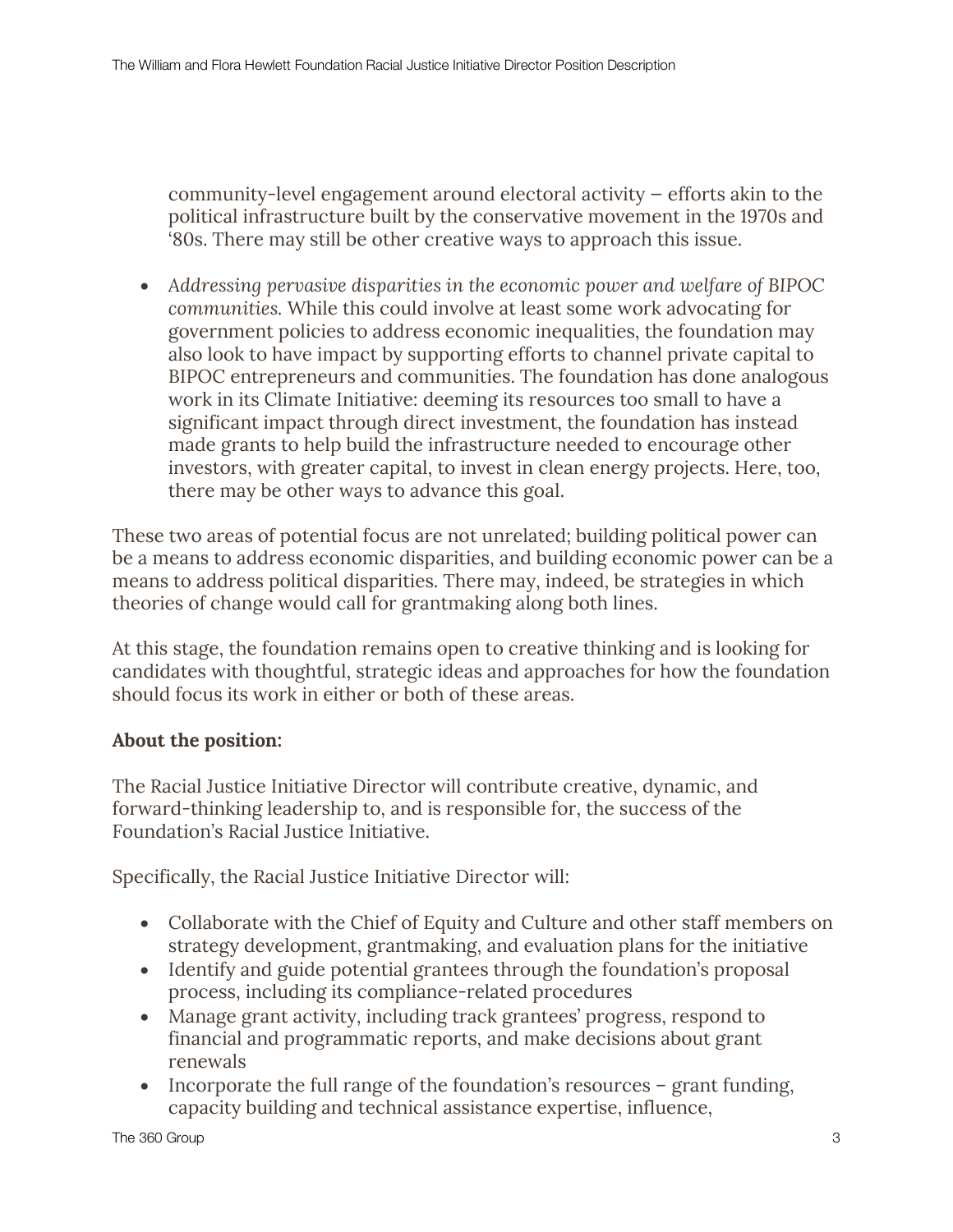communications, investments, and relationships to support the racial justice field

- Establish and maintain existing grantee relationships
- Partner with the Chief of Equity and Culture and external consultants to develop initiative success indicators and ensure related systems are in place to track and assess progress toward strategic initiative goals
- Organize foundation-sponsored meetings of grantees and field experts
- Frame, commission, and oversee evaluations
- Help develop briefing papers and reports that contribute to the foundation's understanding of new approaches, best practices, and program issues
- Participate in relevant affinity groups, and represent the foundation at appropriate meetings, conferences, and site visits as well as in all interactions with prospective and current grantees
- Manage a small team, as appropriate

## **Profile of the Successful Candidate**

The foundation seeks a leader who has strong interpersonal skills, values humility and collaboration, is open-minded and inquisitive in nature, and is committed to and knowledgeable about racial justice history and issues, with a deep understanding of policies that have caused disparities or those that could ultimately remedy them. The successful candidate will be creative, yet grounded in the practical realities of the state of racial justice in the United States, and issues facing the field of advocates, activists, and scholars. The Racial Justice Initiative Director will combine a flexible leadership style with the ability to deliver and execute on innovative ideas and solutions that serve the goals of the initiative. The foundation seeks a professional with superb leadership, strategy, and execution skills, demonstrating an appreciation for ambiguity combined with a problemsolving instinct and a willingness to explore new ideas. The successful candidate will have a strong work ethic and a collaborative approach, with high personal and professional standards of transparency and accountability.

More specifically, the foundation seeks a professional who reflects the following:

- Significant and distinguished work experience (8+ years) in fields relevant to racial justice policy focused on equitable opportunity and outcomes
- A demonstrated understanding of the racial justice landscape across the country, including racial justice-related policies and discriminatory systems, and an understanding of how racial justice interacts with other systems
- Working knowledge of best, promising, and emerging practices and innovations in the field of racial justice nationally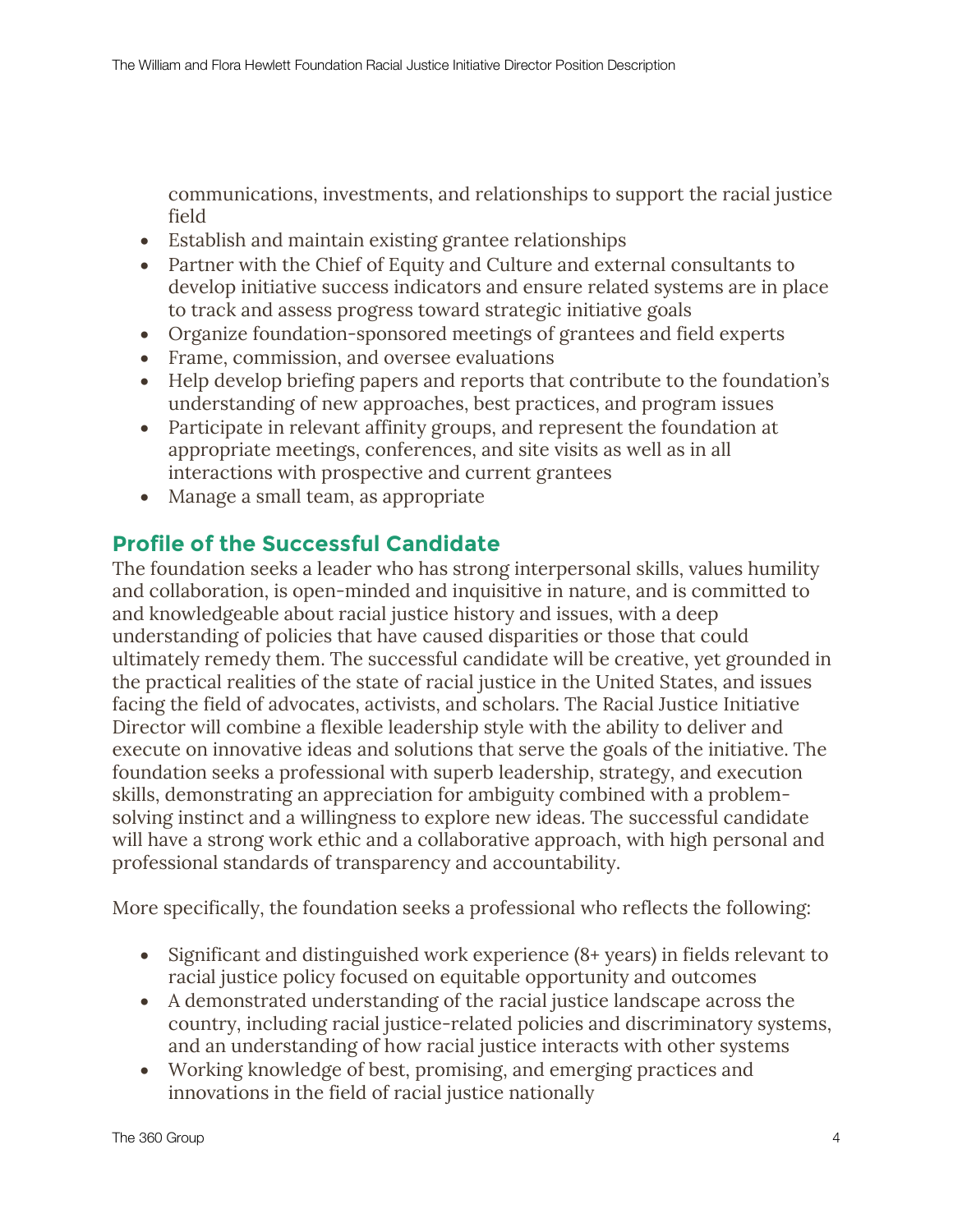- Demonstrated ability to translate concept into action, with a proven record of success in developing and implementing innovative strategies and solutions with the engagement of others
- Experience with technical assistance, facilitation, convening, and/or grantmaking
- Demonstrated experience and creativity in operationalizing equity and inclusion at the systemic level
- A demonstrated willingness to reiterate a strategy and approach, with the ability to course correct as necessary
- Demonstrated ability to integrate knowledge and learning, and the capacity to effectively use research and evaluation
- Demonstrated experience working effectively with a broad range of stakeholders to address complex policy and systems change challenges
- A willingness to challenge conventional thinking coupled with the ability to collaborate effectively and encourage dialogue
- Strong written and oral communication skills, interpersonal awareness, and excellent listening skills; a communication style that reflects clarity, authenticity, transparency, and approachability
- Ability to travel on an as-needed basis (when safe and appropriate)

## **Start Timeframe**

We seek to have someone in place by Summer 2021.

## **Compensation**

This position offers a competitive salary and includes a comprehensive benefits package. We actively welcome all candidates from a wide range of backgrounds who have the skills to fulfill this role – regardless of compensation history.

## **To Apply**

All applications are held in strict confidence. Please submit your credentials and a letter of interest through our private applicant portal to The 360 Group at:

#### https://the360group.us/portal

Applications should be directed to the attention of Vincent Robinson, Managing Partner or Monica Rodgers, Senior Consultant. Applications will be reviewed on a rolling basis. Earlier applicants may receive priority consideration. To be considered, The 360 Group encourages all interested candidates to submit their applications promptly, via the confidential applicant portal linked above.